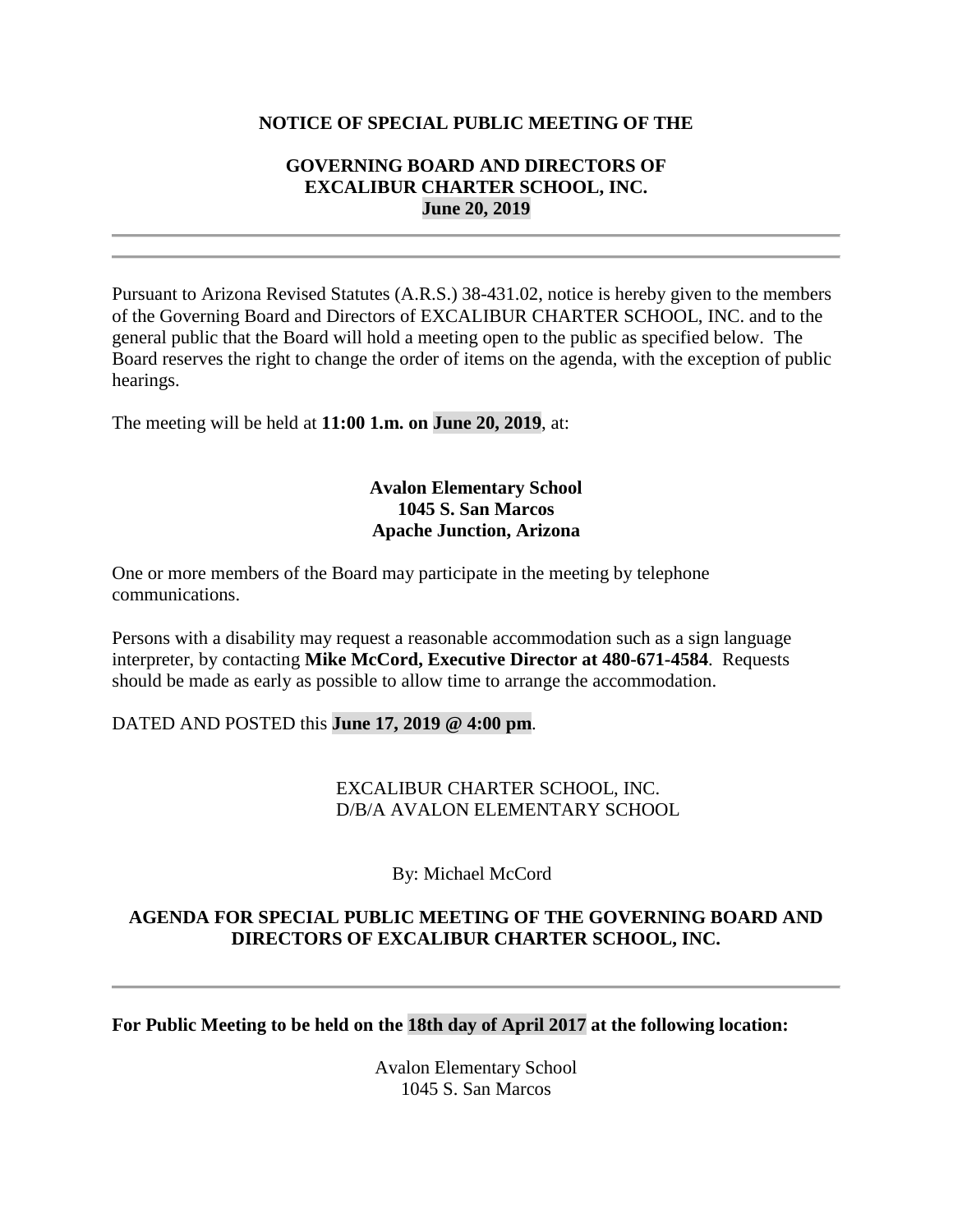Apache Junction, Arizona The Meeting will begin at 6:00 p.m.

- 1. Call to Order:
- 2. Pledge of Allegiance
- 3. Invocation/Moment of Silence
- *4.* Roll call of Directors
- *5. Anyone wishing to address the Board may do so at this point on the agenda. Note: The board is not allowed to take action on any item not listed on its agenda for this meeting. It may refer requests for action to the administration for further consideration and/or discuss the matter at a later meeting. Speakers will be limited to five (5) minutes each*

## **6. Old Business:**

N/A

- **7. New Business:**
	- **A. Discussion and possible action on the removal of Todd Cousins from the Excalibur Charter School Board of Directors.**
	- **B. Discussion and possible action on the appointment of Jackie McCord to the Excalibur Charter School Board of Directors.**
	- **C. Discussion and possible action on the appointment of Jennae Allen to the Excalibur Charter School Board of Directors.**
	- **D. Discussion and possible action on Excalibur Charter Schools, FY 2020 school year budget. This would be the adoption of the tentative budget present to the State of Arizona.**
	- **E. Review of 2018-2020 Financial Statements-Present by Aspire Business Consultants.**
	- **F. Discussion and possible action Prop 301 Plan for 2019-2020.**
	- **G. Discussion and possible action on Executive incentive plan.**
- **8. Executive Directors Report**
	- **A. Review and discussion AZmerit Scores**
	- **B. Student Enrollment**
	- **C. Marketing Plan**
	- **D. Start of 2019-2020 school year review of Professional Developments for staff.**
	- **E.**